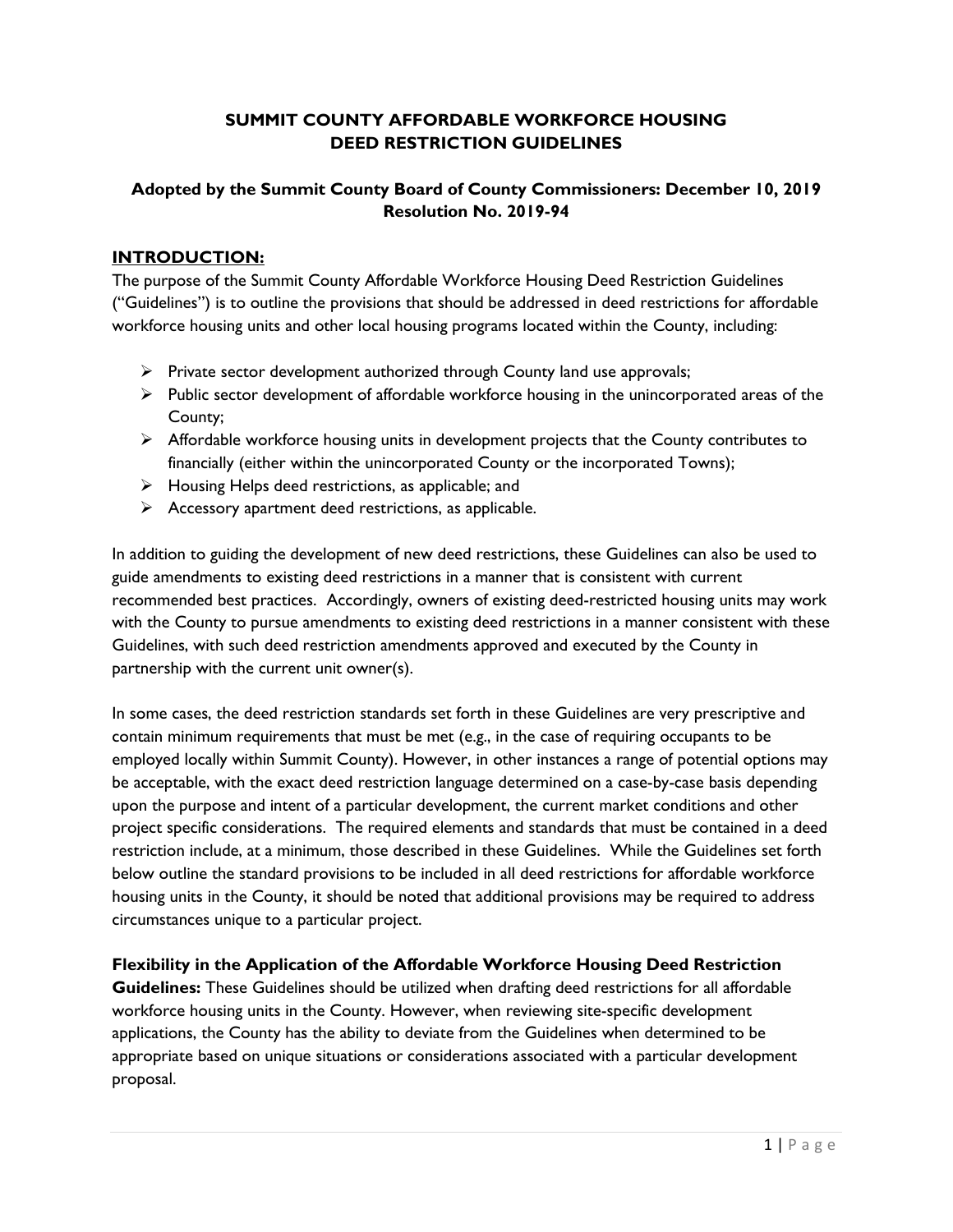**Periodic Review and Amendment:** In recognition of the changing nature of the housing market in the County, and the County's desire to keep these Guidelines current for the benefit of all interested parties, these Guidelines may be subject to periodic review and amended by the County from time to time, as determined to be necessary.

- **A. DEED RESTRICTION REQUIRED:** In accordance with Section 3809.02 et. seq. of the Summit County Land Use and Development Code, restrictions on the sale, resale, rental (when authorized) and occupancy of affordable workforce housing units must be guaranteed in perpetuity through a deed restriction, or other mechanism acceptable to the County.
- **B. DEED RESTRICTION ARTICLES:** These Guidelines provide guidance on the recommended best practices and required content to be included in each of the following nine (9) key Articles of all County deed restrictions:
	- Article I Purpose and Intent
	- Article 2 Definitions
	- Article 3 Use and Occupancy
	- Article 4 Ownership and Occupancy Restrictions and Requirements
	- Article 5 Sale of a Unit
	- Article 6 Compliance and Enforcement
	- Article 7 Foreclosure
	- Article 8 Insurance
	- Article 9 General Provisions

An **example / template deed restriction** is attached as **Exhibit 1**, to provide example language for each of the required Articles described in these Guidelines.

**ARTICLE 1 - PURPOSE AND INTENT**: All deed restrictions should include an introductory purpose and intent section, to clearly describe the purpose and intent of that particular project and the corresponding deed restriction covenant.

## **ARTICLE 2 – DEFINITIONS:**

County deed restrictions must include definitions for the relevant terms included throughout the deed restriction covenant. These Guidelines are intended to provide recommended direction on the key definitions to be included in most County deed restrictions, including the following:

Area Median Income (AMI) Authorized Lessee (where rental is authorized) **Dependent** Eligible Household First Mortgage Household HUD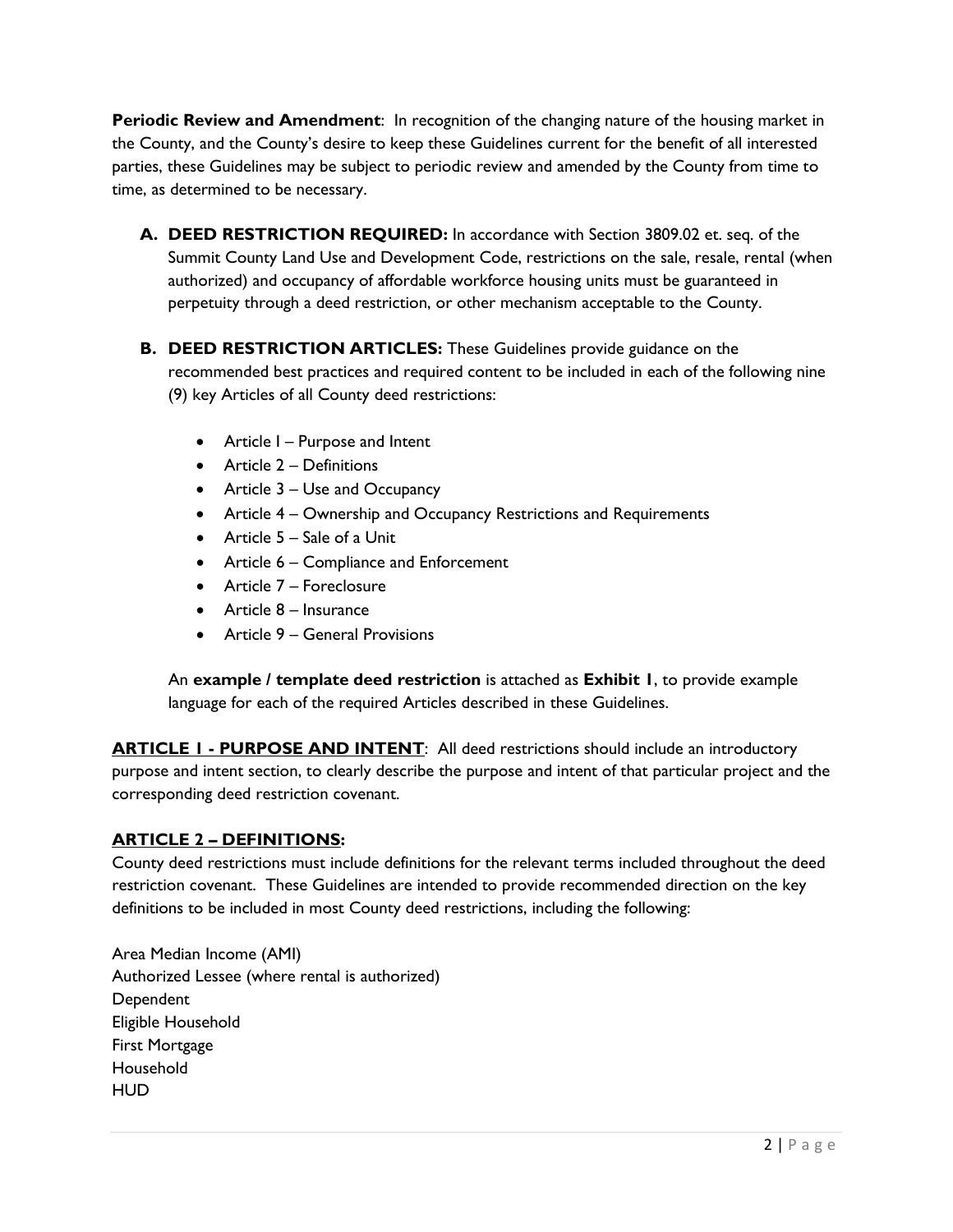Maximum Resale Price Mortgagee Non-Qualified Owner or Transferee **Owner** Primary Residence Qualified Capital Improvements (QCIs) Qualified Occupant(s) Qualified Owner(s) Summit County Summit County Housing Director or Director. Transfer or Transferred Unit

Each of these definitions should be considered when drafting County deed restrictions. The exact language may vary, depending upon the purpose and intent set forth in the respective deed restriction for each project. Accordingly, the exact definitions to be included in each County deed restriction will be determined at the time of County review / approval of a development project, as determined to be necessary based on the agreed upon purpose and intent of each respective County deed restriction. Refer to **Exhibit1** for example language for each of these definitions.

## **ARTICLE 3 - USE AND OCCPANCY:**

This Article in County deed restrictions should include the following statement:

The use and occupancy of each Unit shall be limited exclusively to Qualified Occupants and other requirements as set forth in this Covenant. The unit must be occupied as the Qualified Occupant's primary residence.

The full details of the required ownership and occupancy restrictions should then be outlined in the subsequent Article 4 discussed below.

## **ARTICLE 4 - OWNERSHIP AND OCCUPANCY RESTRICTIONS AND REQUIREMENTS:**

- **A. Local Employment:** The occupancy of for sale or rental units (when authorized) is restricted to persons who, at all times during ownership or occupancy of the unit, reside and are employed within the County year round, an average of at least 30 hours per week on an annual basis. "Employed within the County" shall mean that the person earns his or her living from a business or organization operating in and serving the County, which requires his or her physical presence within the boundaries of Summit County in order to complete the task or furnish the service, by working in the County at such business or organization an average of at least 30 hours per week on an annual basis.
	- 1. **Self-employment and residents that work from home:** For individuals claiming selfemployment or work from home status, the employment must be for an average of at least 30 hours per week on an annual basis for a business that is located within and serves Summit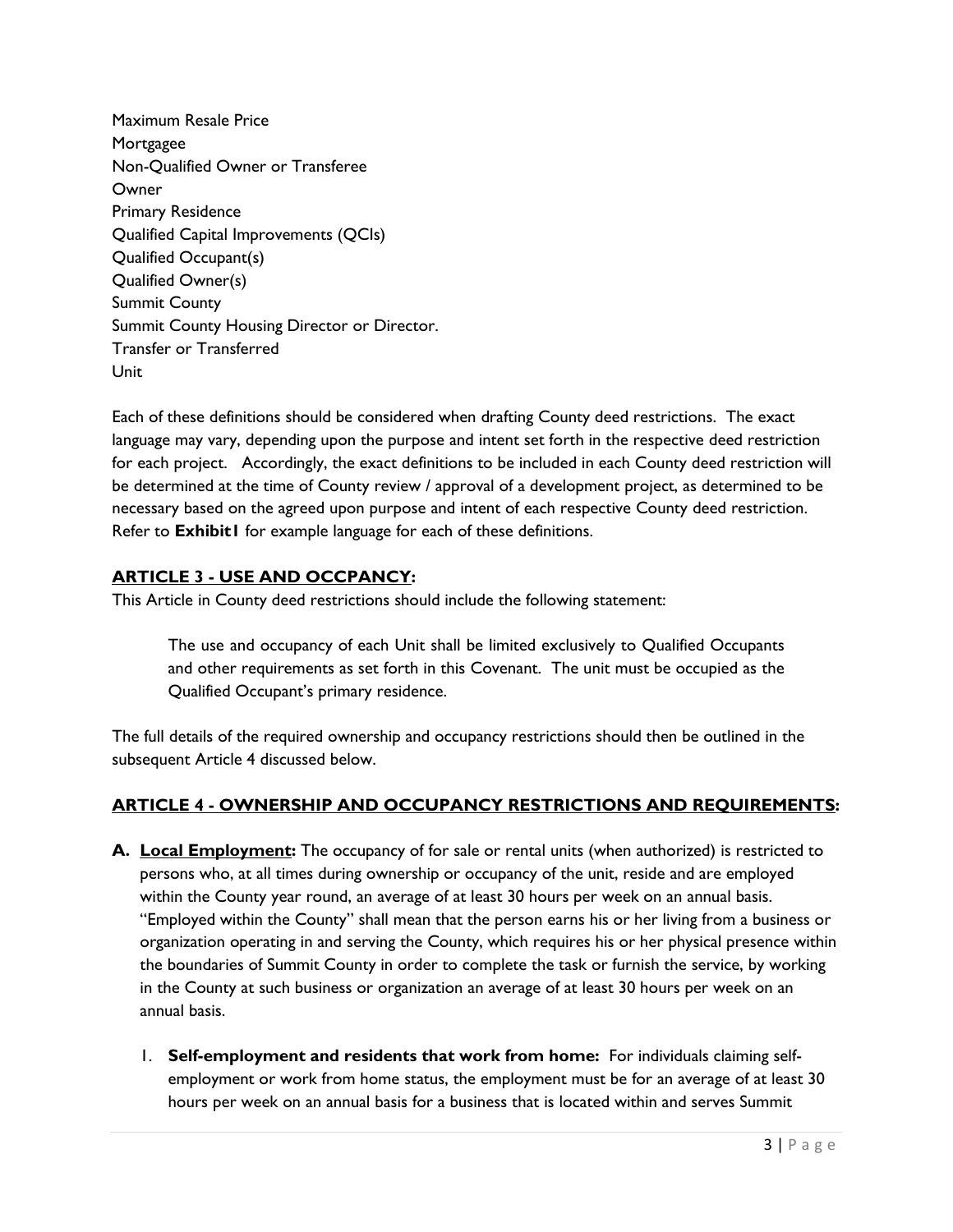County and requires their physical presence within the boundaries of Summit County in order to complete the task or furnish the service, and such individuals must demonstrate they are earning at least minimum wage from this employment. Authorization that an individual's selfemployment or work from home status complies with the intent of the local employment requirement shall be approved in writing by the County.

- **B. Local Employment Exemptions:** The following exemptions to the local employment requirement may be authorized by the County in writing, in accordance with the review and approval process outlined in Section D. below.
	- 1. **Retirees**: Qualified Occupants may be authorized to retire and remain in deed-restricted units, if the person is at or above the full benefit age for federal Social Security, has worked in Summit County an average of at least 30 hours per week on an annual basis for at least 10 continuous years prior to retirement, and has owned and occupied that particular deed-restricted housing for at least 7 continuous years prior to retirement. Provisions may be included to authorize an alternate retirement age for public safety field staff based on their years of service and applicable retirement / pension plan.
		- a. **Partial Retirement**: Qualified Occupants may be authorized to reduce local employment to a minimum of 15 hours per week on annual basis, if the occupant has worked in Summit County an average of at least 30 hours per week on an annual basis for at least 15 continuous years prior to partial retirement, and has owned and occupied that particular deed-restricted housing unit for at least 5 continuous years prior to retirement.
		- b. **Housing Mobility for Retirees**: When determined to be appropriate, the County may authorize a qualified retiree who meets the minimum length of employment and age requirements described above to move into a new or different deed-restricted unit, rather than requiring such individual to continue occupying the same deed-restricted unit he/she has been occupying prior to retirement. This provision is intended to allow mobility within the County's deed-restricted housing inventory by allowing retirees to downsize into smaller housing units, if desired, thus making larger units available to larger household sizes in need of deed-restricted housing.
		- c. **Retirement Provisions for Housing Helps Program Deed Restrictions**: While a Housing Helps deed restriction may allow for an owner who meets the above criteria to retire in the deed restricted unit, such an allowance should not be interpreted to mean that an applicant for the Housing Helps program can be a retiree or a retiree can be an authorized occupant in the deed restricted unit unless the goals of the Housing Helps program and these guidelines are otherwise met, which determination will be made in the sole discretion of the County.
	- 2. **Disabled Persons**: Persons who become disabled after commencing ownership or occupancy of a unit, when such disability prevents the person(s) from working the required number of hours set forth in the deed restriction, may be permitted to remain in their unit for a period of occupancy authorized by the County.

#### *Note – In the template deed restriction attached as Exhibit 1, the local employment provisions and exemptions described above are included in Article 2, within the definition of Qualified Occupant.*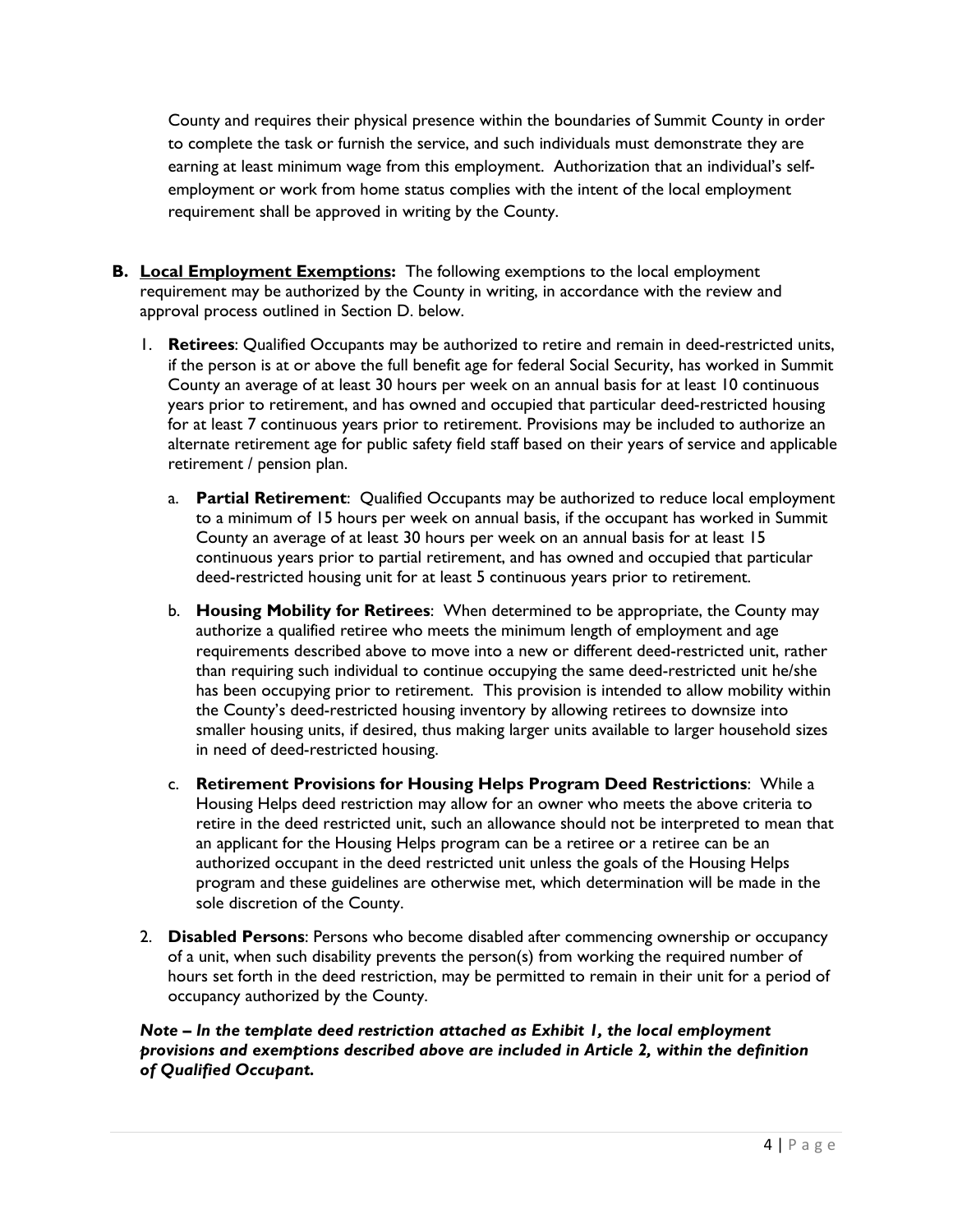- **C. Primary Residence:** An owner or renter (when authorized) of a deed-restricted property must occupy the property as their principal place of residence at least 9 months of the year.
- **D. Relief in Extraordinary Circumstances:** All County deed restrictions should include a section outlining the process for a Qualified Owner of a Unit to request an exception to the occupancy restrictions of the deed restriction covenant through the following process:
	- 1. The Qualified Owner requesting an exception must provide a narrative explaining the need for the exception as well as written evidence confirming the reason for the request, including, but not limited to, such items as: a former employer's documentation of involuntary unemployment; confirmation of employment requiring a relocation, etc.
	- 2. The decision regarding the request for an exception to the occupancy requirements of a Covenant shall be made by the Summit County Housing Director within thirty (30) days of the completed application submittal with supporting information.
	- 3. The Summit County Housing Director may grant an exception to an occupancy requirement for any qualifying circumstance(s) upon finding that:
		- a. The qualifying circumstance(s) justifying the grant of an exception to an occupancy requirement of this Covenant is a circumstance that has transpired subsequent to occupancy of the Unit and/or is outside the control of the applicant to correct; and,
		- b. Strict application of the terms of this Covenant would result in a significant hardship on the Qualified Owner; and,
		- c. The grant of the requested exception is limited to the scope necessary to grant reasonable relief to the applicant, consistent with the intent and purpose of this Covenant, and will not have an adverse effect on the community or surrounding neighborhood.
	- 4. If the exception is granted, the Director may impose specific conditions of approval, and shall establish the duration of the term of such exception.
- **E. Ownership by Entity:** When authorized in writing by the County, local employers may purchase deed-restricted units as rentals for their workforce and must follow the guidelines for maximum affordable monthly rent included in these Guidelines. The allowance for employer-owned units will be determined by the County on a case-by-case basis. Employer-owned units are potentially appropriate in some neighborhoods, but not others. The Purpose and Intent section of each deed restriction should articulate the overall goal of that project and whether employer ownership of units fits within the purpose and intent for that particular development. Where authorized, the deed restriction should specify:
	- Which units (types and price points) are eligible for employer ownership.
	- The maximum number or percentage of units eligible for employer ownership.
	- Provisions for the Maximum Affordable Rental Rate, approved by the County in accordance with Section G.3 of these Guidelines.
	- Renters must be qualified by the County, and occupancy limits should be stated for the maximum number of unrelated occupants.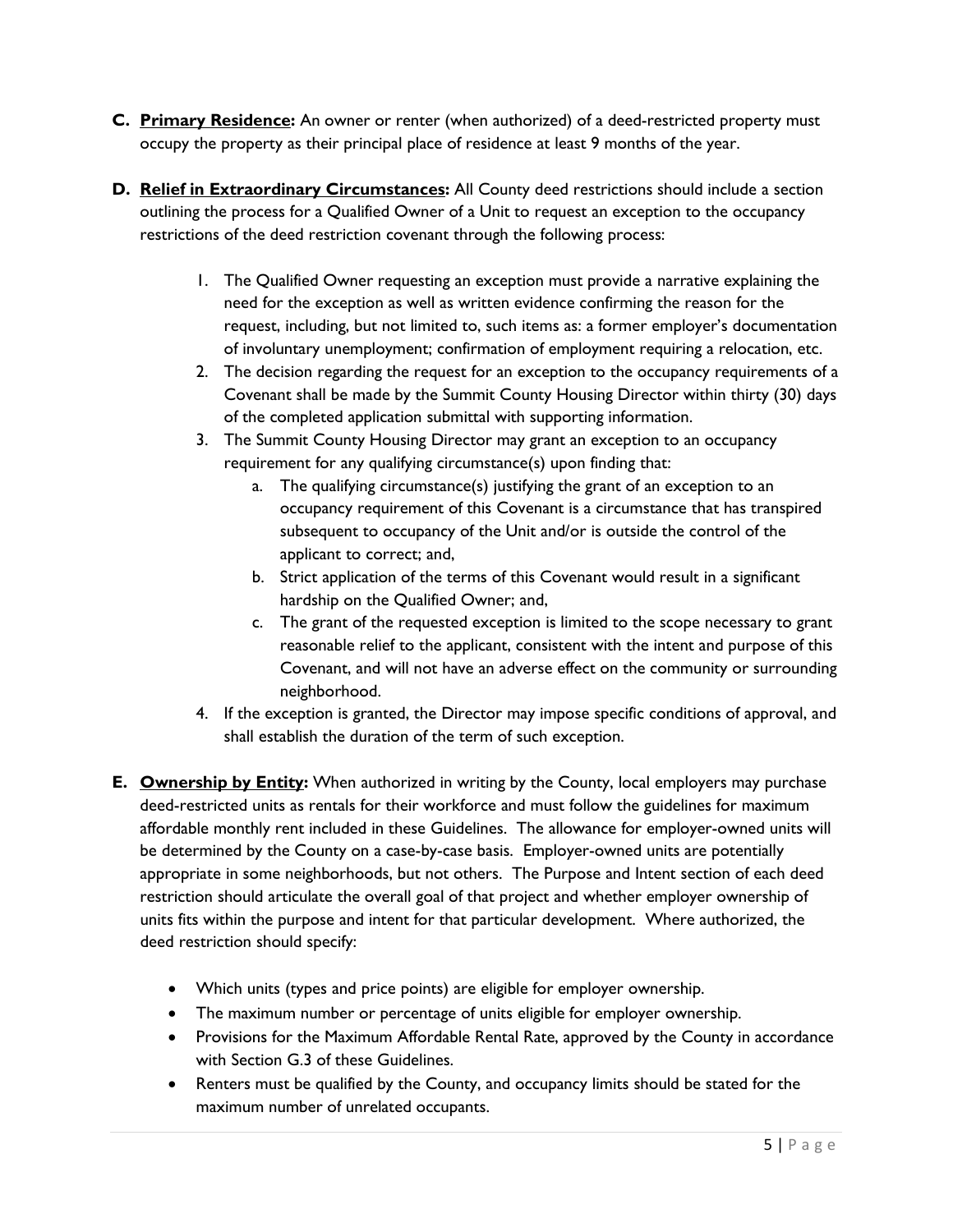- A 30-day priority period may be provided for persons wishing to purchase a unit, after which the unit sales could be opened up to interested local employers.
- **F. Income Categories**: Affordable workforce housing developments will have varying AMI targets / income categories, to be determined by the County for each project at the time of development approval. This includes both: 1) Setting initial unit sales prices or rental rates to target certain AMI levels / income categories; and 2) Establishing the allowable income range for qualified households to purchase or rent these units. Flexibility and variation in unit pricing will be needed to meet different needs over time. Targeted income categories and ranges, both for unit pricing and qualifying purchasers and renters, are therefore subject to periodic review and adjustment by the County depending on market conditions.
	- 1. **Income Testing:** Income testing is recommended at the time of initial purchase (for the original sale and every subsequent sale of a deed-restricted unit) or initial rental, in order to ensure new owners or occupants qualify to purchase or rent a deed-restricted property matching the particular AMI cap. The specific requirements for income testing should be determined by the County on a case-by-case basis and addressed in the deed restriction.
		- a. For the purposes of determining income eligibility under this section when qualifying prospective buyers or renters:
			- 1) For new developments, the most recent AMI numbers available should be utilized, unless otherwise agreed upon by the County and developer at the time of County site plan approval or by another timeframe mutually agreed upon by the developer and the County based on market conditions, or relevant development proforma or project financing considerations; and
			- 2) For resales, the most recent AMI numbers available at the time of entering into a purchase contract should be utilized.
		- b. When qualifying household income eligibility to purchase or rent a unit, the County should evaluate the prospective household's annual household income for the previous two (2) years, and may look back to previous years of annual household income if necessary to adjust for any anomalies (i.e., any significant spikes or dips) in the household's income during the previous 2 years.
		- c. Household Size: For the purposes of income qualifying households, the following strategies are recommended when determining household size:
			- i. The County should use the actual household size or 1.5 people per bedroom, whichever is greater. This is intended to cast the widest net for qualifying households.
			- ii. An unborn child can be counted as one person, if one household member is pregnant and desires the unborn child to be counted in the household size.
			- iii. All co-signers listed on the title or occupying the unit will be included in the household income testing; co-signers not included on the title will not be included in the household income testing, if they are not occupying the unit.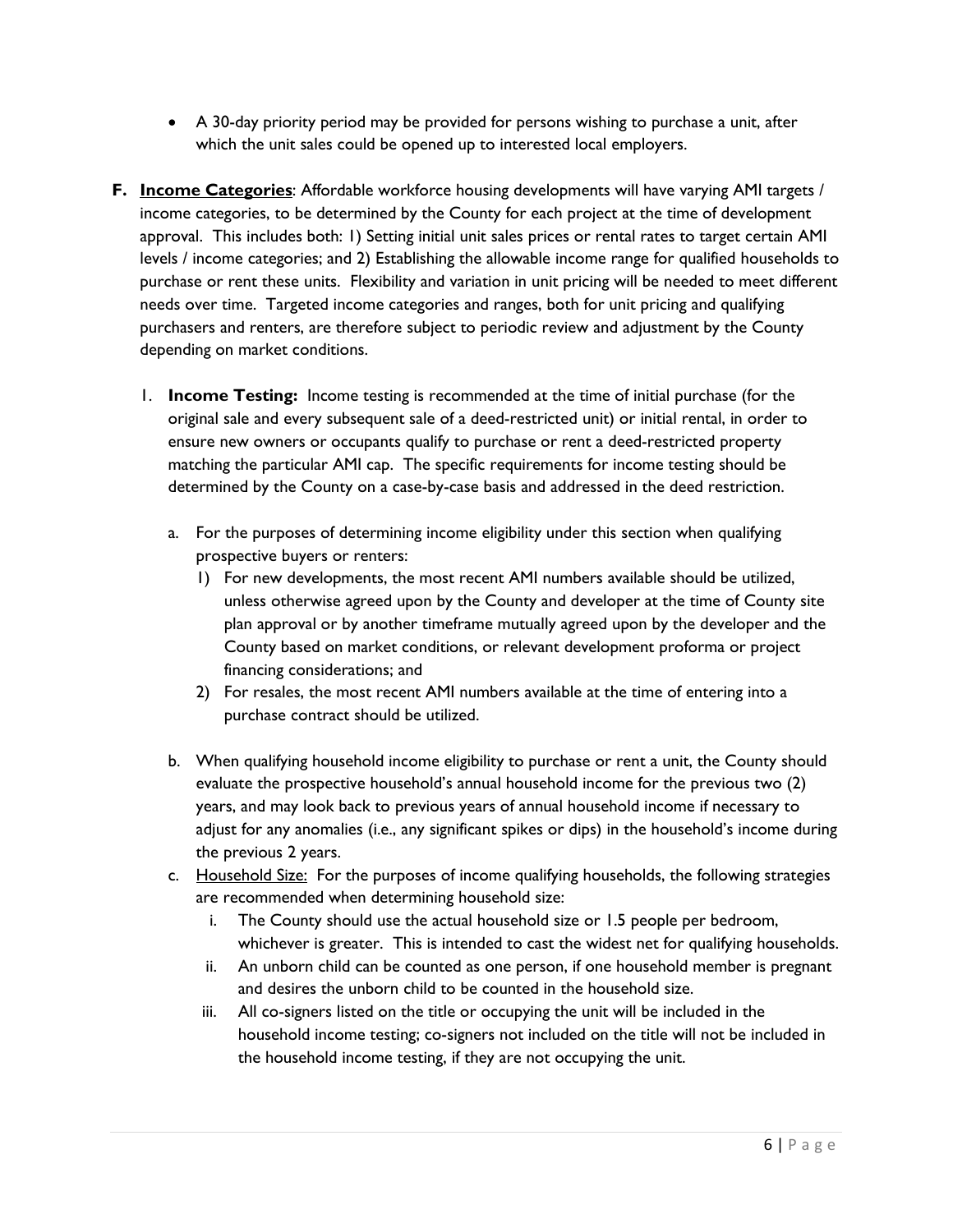- 2. **AMI Flexibility:** Deed restrictions should be written to allow flexibility for households earning up to 20% above the targeted income level to qualify to purchase or rent an affordable workforce housing unit. This provides some flexibility for prospective homebuyers to qualify for financing, and avoid becoming stretched on their monthly housing payments to cost burdened status (greater than 30% of gross household income).
	- a. **Additional Flexibility for Units priced at 120% AMI and Above:** For units priced to be affordable to households earning 120% AMI and above, additional AMI flexibility may be authorized, allowing qualifying households to earn up to 30% above the targeted income level, if determined to be appropriate based on the project-specific considerations and targeted workforce housing needs to be met by a particular development.
- **3. Asset Testing:** For ownership units priced to be affordable to households earning less than 120% AMI, asset testing is recommended at the time of initial purchase (for the original sale and every subsequent sale of a deed-restricted unit), in order to ensure buyers do not have the means to acquire free market housing or higher priced (and thus less heavily subsidized) deedrestricted housing. The specific requirements for asset testing will be determined by the County on a case-by-case basis and addressed in the deed restriction. Examples of potential asset limitations that could be established include: 1) Assets cannot exceed a set amount (e.g., \$150k or \$200k); 2) Assets cannot exceed two times the annual household income for the respective AMI category and household size; 3) Assets cannot exceed two times the original purchase price of the housing unit.
	- **a.** Household Assets include the sum of all real and personal property, money, and other items of value owned or controlled by all persons in the household at the time of initial purchase of a unit. Applicants will be required to complete a Buyer Qualification Application and provide a comprehensive list of household assets and liabilities. Certain assets are exempt, including retirement accounts, health savings and college savings accounts.

## **G. Rental Procedures:**

- 1. **Minimum Lease Term:** When rental of an affordable workforce housing unit is authorized, all rental contracts shall be at least three (3) consecutive months in duration and no short-term rentals shall be allowed. Any such tenancy approved by the County Housing Director or SCHA shall be to a person meeting the definition of a Qualified Occupant.
- 2. **Roommates:** When an affordable workforce housing unit is rented to unrelated roommates, all tenants must be qualified by the County Housing Director or SCHA as a Qualified Occupant prior to occupancy in accordance with the applicable deed restriction requirements, and must be included as tenants on the lease.
- 3. **Maximum Affordable Rental Rate:** Specific rental rate provisions will vary by project and individual deed restrictions may reference limiting the maximum rental rate to HUD Fair Market Rent, a certain percentage above HUD Fair Market Rent, or another methodology approved by the County. For purposes of this section, rental rates shall include the cost of utilities, homeowners' association dues, management costs and taxes.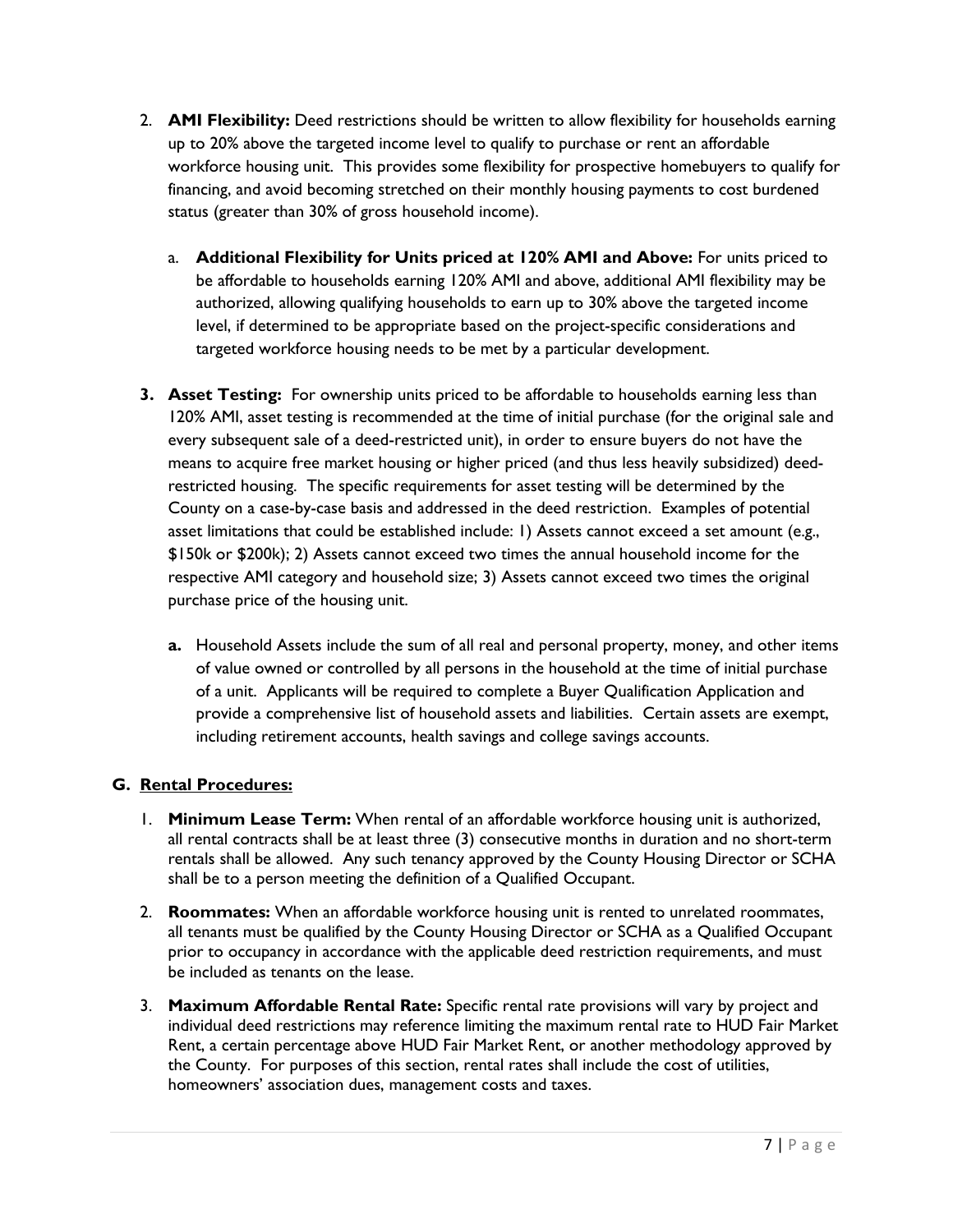- 4. **Use as a Short-term Vacation Rental is Expressly Prohibited:** The use restrictions enumerated in County deed restriction covenants include, but are not limited to, an absolute prohibition on rentals of a Unit, or portion of a Unit, as a short-term vacation rental.
- **H. REFINANCE RESTRICTION:** An Owner shall not encumber a Unit with debt, exclusive of interest, in any form which exceeds at any time, 97% of the Maximum Resale Price, as determined in accordance with the deed restriction covenant.
- **I. OWNERSHIP OF OTHER REAL ESTATE:** An owner occupying a deed-restricted workforce housing unit as a Qualified Owner or Qualified Occupant may not at any time own any interest, alone or in conjunction with others, in any other developed residential property within the State of Colorado.
	- 1. **Exceptions to Restriction on Ownership of Other Real Estate:** The following exceptions to the restriction on owning other developed residential real estate within the State of Colorado may be authorized by the County, with such approval documented in writing by the County.
		- a. **Timeshare Units -** Deed-restricted unit owners may be authorized to purchase or own a timeshare unit as a vacation opportunity and/or to utilize on-site amenities such as pools and recreation areas.
		- b. **Affordable Long Term Rental Housing in Summit County –** Deed-restricted unit owners may be authorized to own an additional property in Summit County, if the Owner agrees to add a deed-restriction to this property to convert it from a market rate unit to a deed-restricted property, whereby the added deed restriction contains all standard provisions of the County approved Housing Helps Program deed restriction, plus an additional provision limiting the maximum rental rate to comply with the Maximum Affordable Rental Rate provisions set forth in these Guidelines, with such rental rate approved by the County. This exception is intended to help increase the supply of long-term affordable rental housing in the County and work in tandem with the County's Housing Helps Program.

For the purposes of qualifying prospective buyers to purchase deed-restricted units priced below 120% AMI, when income and asset testing households in accordance with the provisions outlined in these Guidelines, any net monthly income earned from an additional rental property (monthly rent payment – monthly housing expenses, not including depreciation or amortization) should be included in the applicant's household income, and the property value of such real estate should be included in any applicable asset testing.

# **ARTICLE 5 – SALE OF A UNIT:**

**A. Initial Purchase Price or Rental Rate**: The sale price or rental rate (when authorized) shall be affordable to households earning incomes at an approved percentage of the area median income (AMI). The County may specify the AMI cap on a case-by-case basis. Determination of the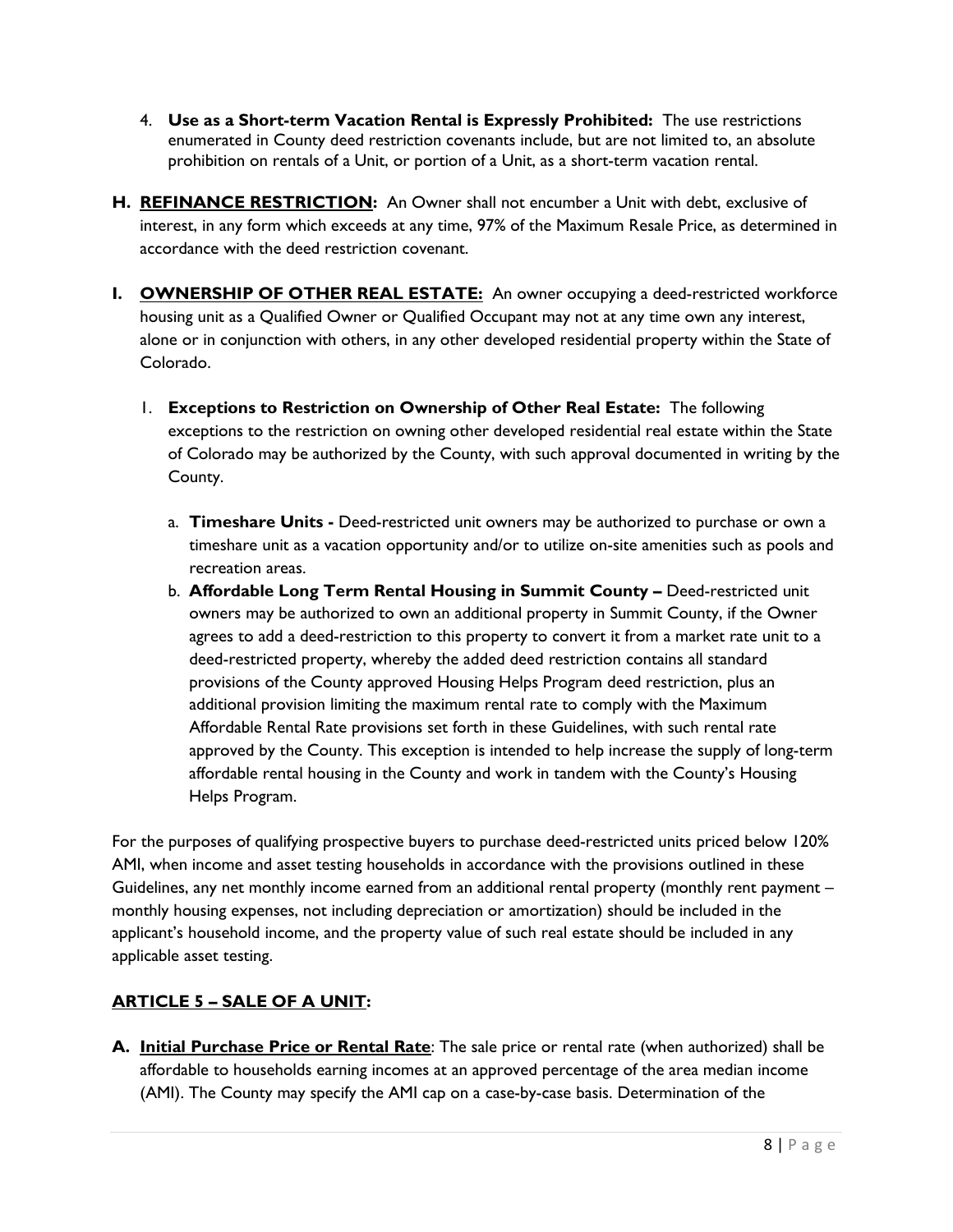appropriate AMI cap should take into consideration the most recent housing demand analysis, relevant market studies and other reliable information pertaining to current needs for affordable housing within the County.

- 1. **Affordable Purchase Price:** For purposes of this section, the purchase price is considered "affordable" if the monthly housing payment, inclusive of principal and interest on any loan, taxes, insurance, utilities and homeowners' association dues and assessments, is less than 30% of the household's gross income at the particular AMI cap established in the deed restriction.
- 2. **Affordable Rental Rate:** Specific rental rate provisions will vary by project and individual deed restrictions may reference limiting the maximum rental rate to HUD Fair Market Rent, a certain percentage above HUD Fair Market Rent, or another methodology approved by the County. For purposes of this section, rental rates shall include the cost of utilities, homeowners' association dues, management costs and taxes.
- **B. Priority:** Based upon the purpose and intent of each individual affordable workforce housing development, certain categories of applicants may be given priority in the purchase or rental of housing units within a particular development. The specific details and procedures for granting such priority should be approved by the County at the time of development approval and included in the deed restriction as determined to be necessary or desirable. Examples of categories of applicants that may be granted priority status include the following:
	- **1.** Area Employees: To facilitate reductions in traffic and automobile use throughout the County, persons employed within a specific geographic area proximate to the proposed development (e.g., within a specific town or basin) may receive priority in the purchase or rental of affordable workforce housing units. Persons who qualify as an area employee should be addressed with specificity in the respective deed restriction. For example, the deed restriction should address whether employees who provide service throughout the entire county (e.g., sheriff, transit drivers, contractors) qualify as area employees for purposes of determining priority.
	- 2. Persons with longevity in the County workforce and/or longevity living in Summit County.
	- 3. Lower income households within the approved income range for qualified buyers or renters. For example, if the approved income range for qualified buyers or renters includes households earning between 100 – 120% AMI, lower income households within this range could be given priority status.
	- 4. If a development allows employer-owned units, priority may be given to persons who wish to purchase a unit, before opening up the sale to local employers / businesses.
- **C. Maximum Resale Price:** In no event shall a Unit be sold for an amount ("Maximum Resale Price") in excess of the total sum calculated by adding the following components of the Maximum Resale Price calculation in the order listed below:
	- **1. Appreciation:** The Initial Purchase Price plus an increase of 2% per year to the date of an Owner's listing or advertising a Unit to sell (Pro-rated at the rate of .167 percent for each whole month for any part of a year), which percentage shall be calculated annually without compounding.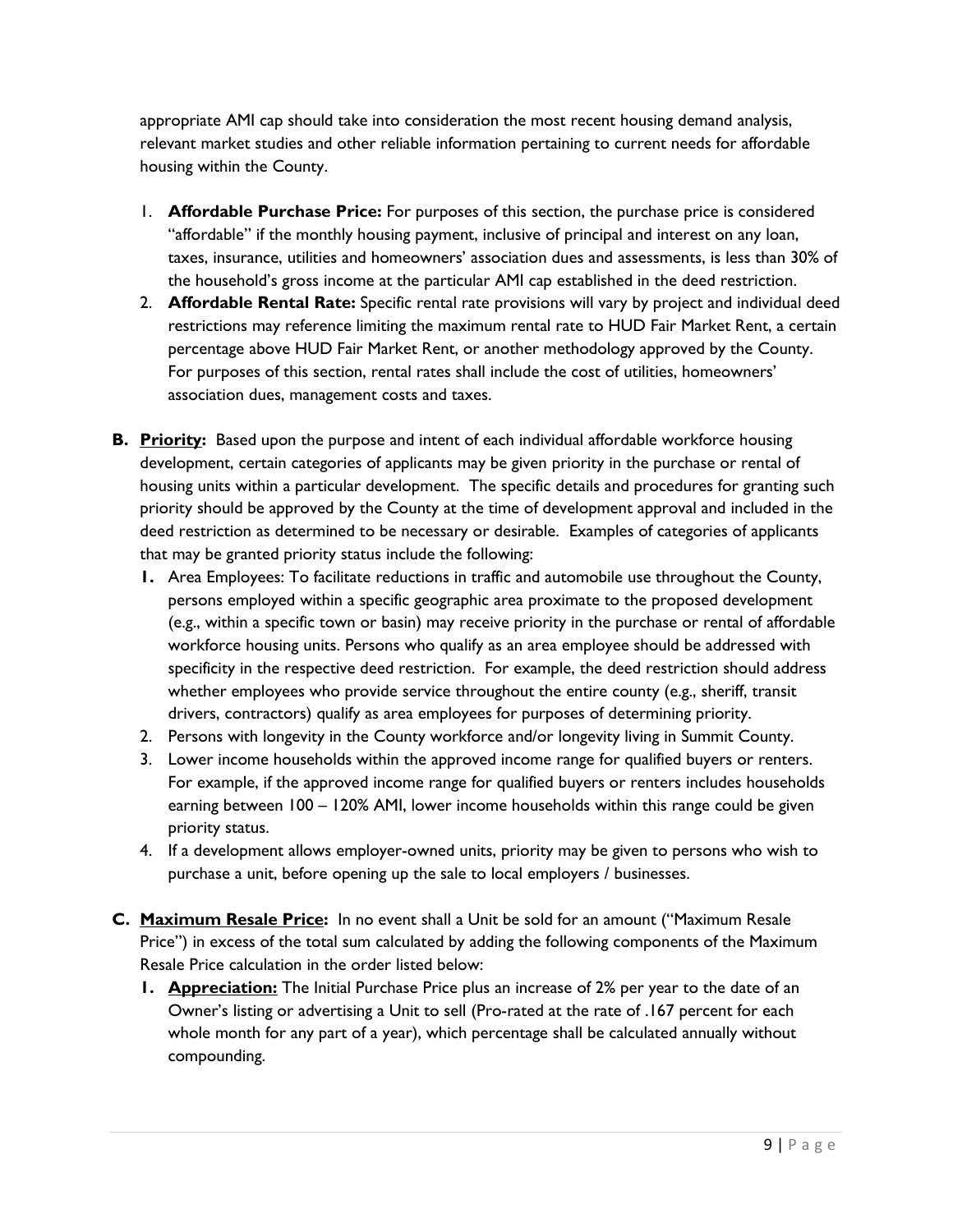**2. Allowance for Qualified Capital Improvements:** For the purpose of determining the Maximum Resale Price, the Owner may add to the amount specified in Paragraph 1. above, the cost of certain qualified capital improvements and maintenance items ("QCI"), as set forth in the QCI schedule approved by the County for the particular unit at the time of development review and attached as an Exhibit to the respective deed restriction covenant. An example QCI schedule is attached as **Exhibit 2** for reference.

Allowing owners to recoup the costs of certain QCIs can be beneficial to encourage homeowners to upkeep their units and make improvements that increase the livability and affordability of their homes (e.g., finishing unfinished interior living spaces, adding a garage, or installing energy efficiency improvements or renewable energy systems that decrease the monthly utility expenses). However, allowing reimbursement for these expenses will increase the permitted Maximum Resale Price, and therefore, must be carefully regulated to ensure that the Maximum Resale Price remains affordable to the targeted income level over time.

It is therefore recommended that deed restrictions clearly specify any QCIs that may be included in the resale calculation and the terms and conditions for such allowances. On a project-specific basis, certain qualifying QCIs should be allowed to be added onto the permitted resale price, up to 10% of the Initial Purchase Price over every cumulative ten (10) year period of ownership.

- **3. Real Estate Sales Commission:** For the purpose of determining the Maximum Resale Price, the Owner may add to the amounts specified in Paragraph 1. and 2. above the amount paid in sales commission, up to 1.75%, to the Maximum Resale Price. Please note that the ability to increase the Maximum Resale Price by the allowable sales commission amount does not apply to Units for sale by owner unless owner is a real estate broker licensed according to the laws of the State of Colorado. A seller can pay more sales commission, but only 1.75% can be added onto the Maximum Resale Price.
- **D. No Additional Consideration:** The Owner shall not accept any other consideration which would cause an increase in the purchase price above the Maximum Resale Price so as to induce the Owner to sell to such prospective buyer. As described in Article 6, Section B. below, an appreciation limiting promissory note and deed of trust is required for every property sale, through which the seller affirms that the sale was not contingent upon the sale of any other personal property and that no other compensation has been required of the buyer, in excess of the contracted unit sale price.
- **E. Condition of Unit at Resale:** Each Owner shall be responsible for ensuring that the Unit is in good condition at the time of resale, with reasonable wear and tear acceptable. This obligation includes all matters which are in the control and responsibility of an Owner, and includes, but is not limited to: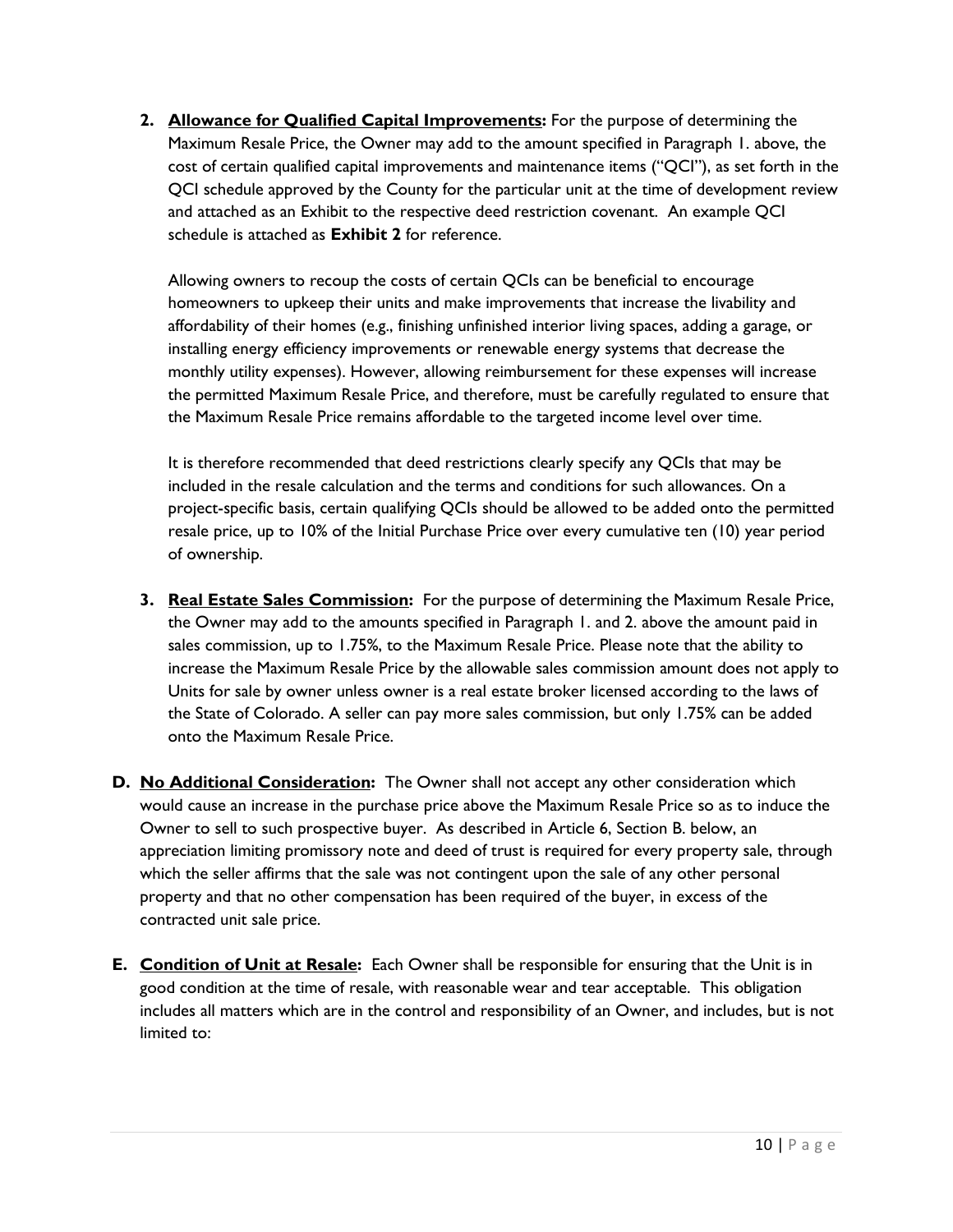- **1.** Cleaning the Unit and making necessary improvements to repair and maintain plumbing and mechanical fixtures, appliances, carpet or other flooring, roofs, painting and other similar items in good working order and condition.
- **2.** The Unit must contain all of the appliances that originally came with the Unit, of similar standard.
- **3.** There must be no outstanding County code violations.

If the Unit is not in good condition, the County or its designee has the right to bring the Unit into good condition and collect the costs of taking such efforts, by means of a lien upon the Unit, and the right to collect upon such lien through appropriate means, including the right to be paid the cost of any expenses incurred from the Owner's proceeds at closing of the sale of the Unit.

**F. Multiple Qualified Bids:** The process to administer unit sales in accordance with any priority provisions set forth in the deed restriction covenant and to handle multiple qualified bids should be determined at the time of County development approval and outlined in the deed restriction. A lottery process is preferable as lotteries tend to be fairer for all involved parties and reduce the potential for side deals to occur between buyers and sellers. Therefore, the deed restriction should reserve to the County the right to require a lottery for initial sales and resales with the details of the lottery process to be determined by the County.

# **ARTICLE 6 – COMPLIANCE AND ENFORCEMENT:**

- **A.** All deed restrictions shall include a statement acknowledging that the Owner agrees to provide, upon request of the County or its designee, all documents and information necessary for the County to establish continued compliance with the deed restriction covenant and with the Guidelines as amended from time to time. Documents may include, but are not limited to: Federal and State Income Tax Returns, W2's, 1099's, bank statements, and invoices for utility payments. The County shall maintain the confidentiality of financial information as provided by law.
- **B. Appreciation Limiting Promissory Note and Deed of Trust:** If subject to an appreciation cap, County deed restrictions shall include a section requiring an appreciation limiting promissory note and deed of trust, to clearly indicate that deed restricted housing units may not be sold for more than the Maximum Resale Price and to explicitly prevent Sellers from making side deals where other compensation is paid to the Seller. Accordingly, this section shall be written to require an appreciation limiting promissory note and deed of trust for every property sale, through which the Seller affirms that the sale was not contingent upon the sale of any other personal property and that no other compensation has been required of the buyer, in excess of the contracted unit sale price. Example language is as follows:

Along with the recorded instrument of conveyance evidencing a Transfer of a Unit, any such Transfer of a Unit shall include a completed Appreciation Limiting Promissory Note and Deed of Trust, the forms of which are attached hereto as **Exhibit \_\_**, which Note and Deed of Trust are to be executed by the buyer of each Unit at the closing of the sale to such buyer and recorded immediately following the deed to a buyer and the First Mortgage, if any.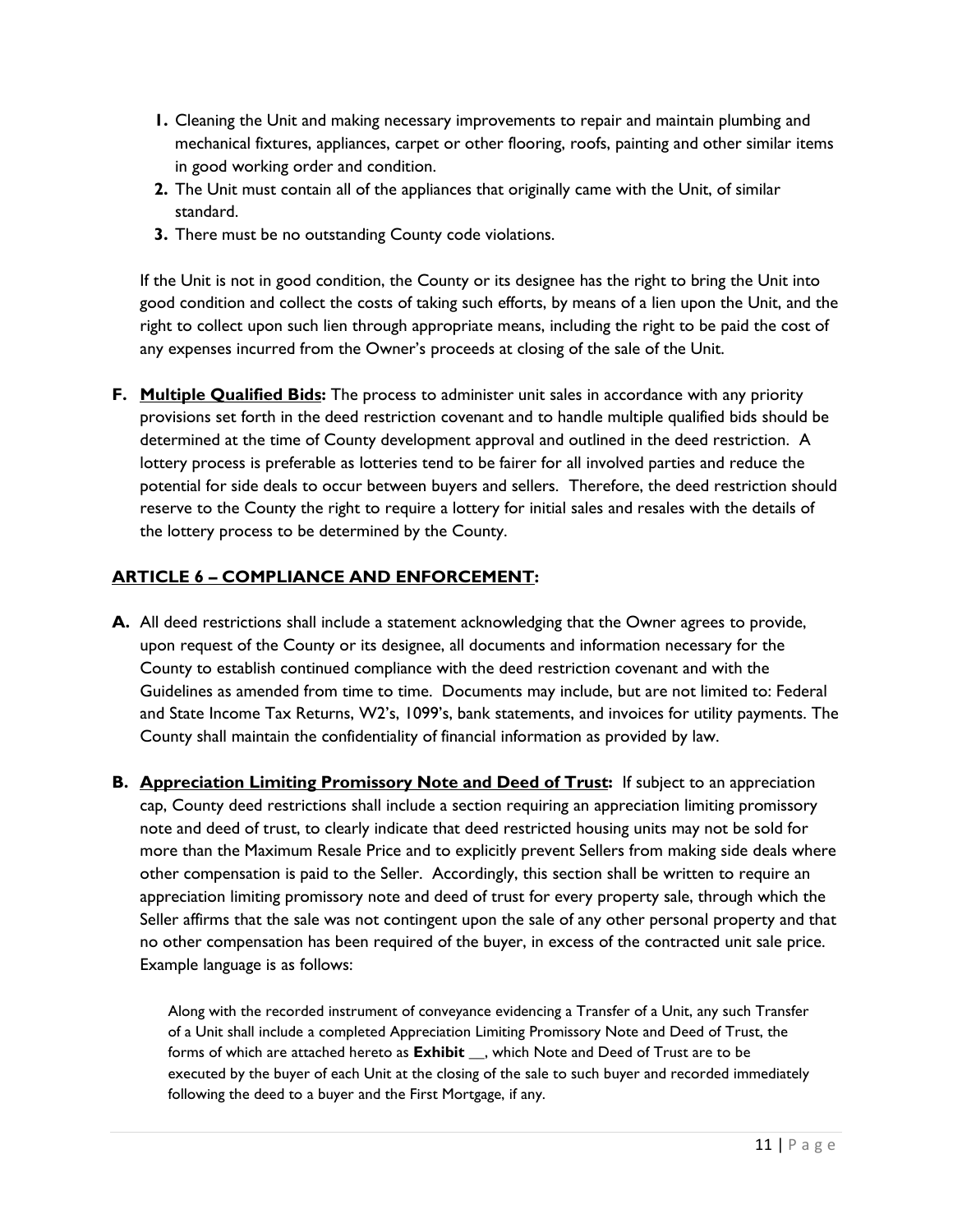- *C.* **Memorandum of Acceptance and Notice of Lien:** Each sales contract shall include a Memorandum of Acceptance and Notice of Lien, reciting that the proposed purchaser has read, understands and agrees to be bound by the terms of the deed restriction covenant.
- *D.* **Vacancy**: In the event that a Qualified Owner ceases to occupy a Unit as his or her principal place of residence for a period of ninety (90) consecutive days (as reasonably determined by the County), the County may, in its sole discretion and in addition to any other remedies the County may have hereunder, determine that the Unit shall be offered for sale pursuant to the provisions of the deed restriction covenant and require the Qualified Owner or non-qualified Owner to rent the Unit for up to one (1) year to a Qualified Occupant while the Unit is listed for sale.
- *E.* **Non-Qualified Transferees:** In the event that title to a Unit vests in any individual or entity that is not a Qualified Owner ("Non-Qualified Transferee") by descent, by foreclosure and/or redemption by any lien or mortgage holder (except any holder of a HUD-insured First Mortgage), or by operation of law or any other event, the County may elect to notify the Non-Qualified Transferee that it must sell the Unit in accordance with the deed restriction covenant. A Non-Qualified Transferee shall not: (i) occupy a Unit; (ii) rent all or any part of a Unit, except in strict compliance with the deed restriction covenant; (iii) engage in any business activity on or in a Unit; (iv) sell or otherwise transfer a Unit except in accordance with the deed restriction covenant; or (v) sell or otherwise transfer a Unit for use in trade or business.
- F. **Failure to Comply with Use Restrictions:** In the event an Owner fails to comply with any of the use restrictions contained in a County deed restriction, the County may, but is not required to, provide notice to the Owner of the violation and an opportunity to cease and desist or cure. In addition, the County may, in its discretion, promulgate a notice and penalty schedule for use restriction violations. In the event such a schedule is adopted by the County, the County shall provide written notice to all Owners of the notice and penalty schedule. Any such notice and penalty schedule shall be in addition to those remedies available pursuant to this Covenant. This may include an appreciation pause for any units that are determined to be in violation of their covenant, where the allowable annual rate of appreciation is suspended during a period when a violation notice has been issued, until such violation has been resolved to the satisfaction of the County.

## *G.* **Sales to Preserve Unit as Affordable Housing:**

*1.* In the event a Unit is occupied, Transferred or leased in violation of the deed restriction covenant, the County may, at its sole discretion, notify an Owner that it must immediately list the Unit for sale. The highest bid by a Qualified Owner for not less than ninety-five percent (95%) of the Maximum Sale Price shall be accepted by the Owner; provided, however, if the Unit is listed for a period of at least ninety (90) days and all bids are below ninety-five percent (95%) of the Maximum Sale Price, the Unit shall be sold to a Qualified Owner that has made the highest offer for at least the appraised market value of the Unit, as